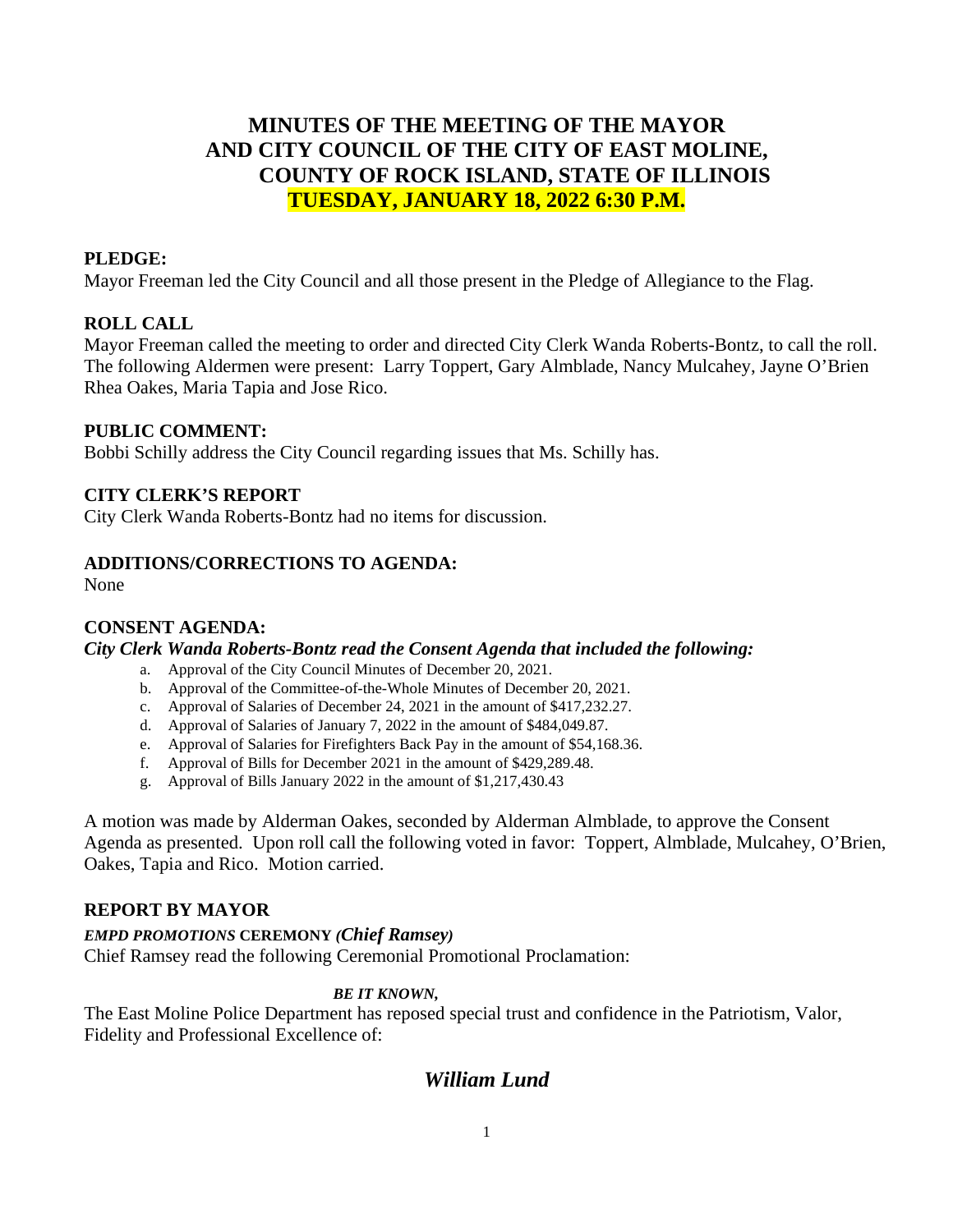In view of these qualities, as well as their demonstrated leadership and tactical competence, and their dedicated service to the citizens of The City of East Moline, he is therefore being promoted to the ranks of

#### *SERGEANT***,**

This given under my hand in The City of East Moline, County of Rock Island, State of Illinois, is effective on the **2nd Day of January, Two Thousand – Twenty-Two.** 

## **Jeffrey Ramsey, Chief EMDP**

#### *PROCLAMATION:*

Mayor Freeman proclaimed the month of January 2022 as National Mentoring Month in the City of East Moline, by supporting mentoring giving young people in our community the gift of time and friendship.

# **MR. MAXEINER, CITY ADMINISTOR PRESENTED THE FOLLOWING ORDINANCES AND RESOLUTIONS:**

# **ORDINANCES – 1st Reading: ORDINANCES – 2nd Reading:**

**ORDINANCE 21-31:** AN ORDINANCE OF THE CITY OF EAST MOLINE, ILLINOIS, APPROVING THE INCREASE OF THE CURBSIDE RECYCLE FEE FOR THE CITY OF EAST MOLINE, ROCK ISLAND COUNTY, ILLINOIS.

A motion was made by Alderman Almblade, seconded by Alderman Oakes, to approve Ordinance 21-31 as presented. Upon roll call the following voted in favor: Toppert, Almblade, Mulcahey, O'Brien, Oakes, Tapia and Rico. Motion carried.

#### **RESOLUTIONS**

**RESOLUTION 22-01:** A RESOLUTION OF THE CITY COUNCIL OF THE CITY OF EAST MOLINE, ILLINOIS, APPROVING AND ACCEPTING THE BID RECEIVED BY THE JOINT PURCHASING COUNCIL OF BI-STATE REGIONAL COMMISSION FOR WATER AND WASTEWATER FACILITIES CHEMICALS.

A motion was made by Alderman Almblade, seconded by Alderman Toppert, to approve Resolution 22-01 as presented. Upon roll call the following voted in favor: Toppert, Almblade, Mulcahey, O'Brien, Oakes, Tapia and Rico. Motion carried.

**RESOLUTION 22-02:** A RESOLUTION OF THE CITY COUNCIL OF THE CITY OF EAST MOLINE, ILLINOIS, AUTHORIZING APPROVAL OF THE PLANS, SPECIFICATIONS AND BIDDING DOCUMENTS FOR 28TH AVENUE RECONSTRUCTION.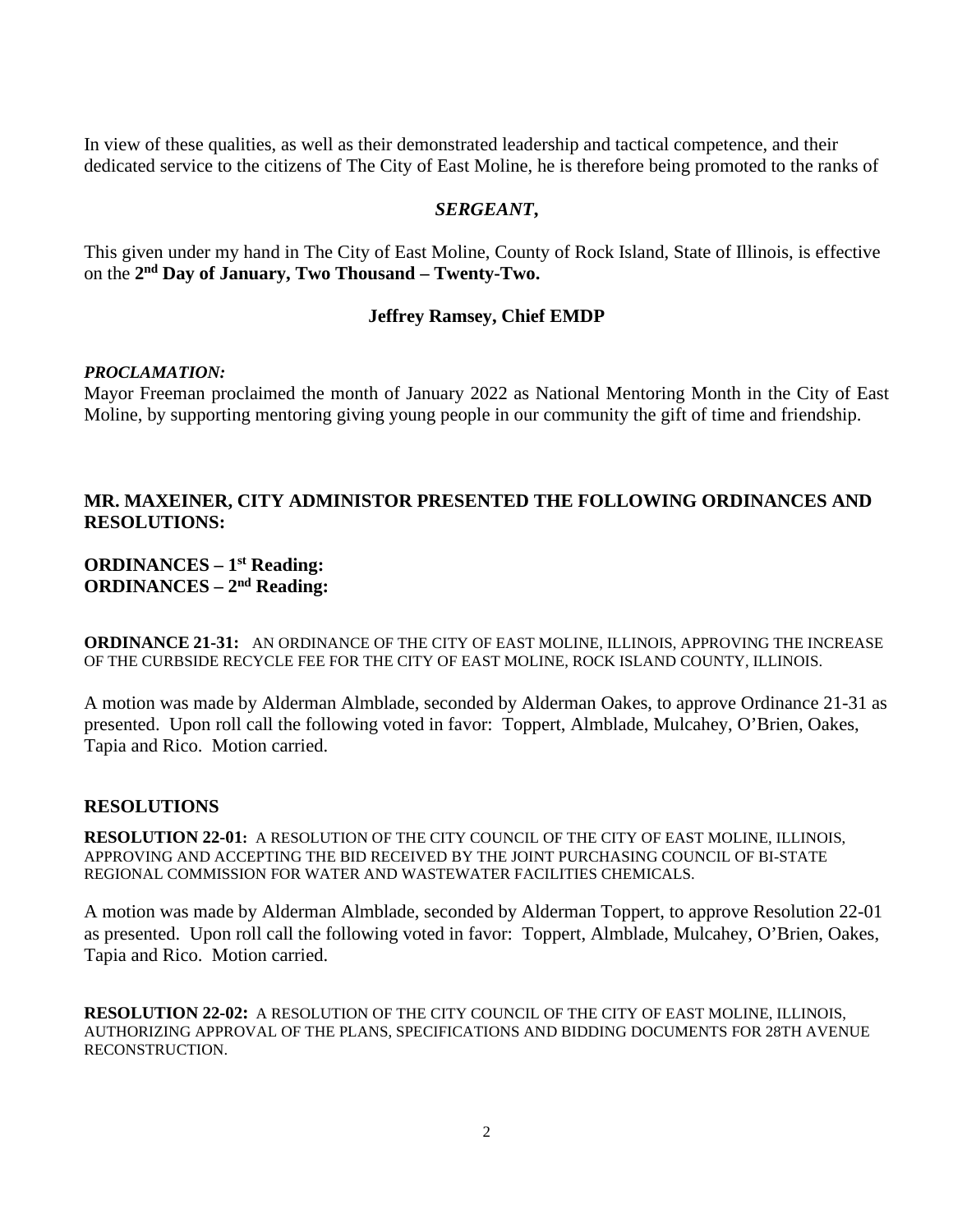A motion was made by Alderman Toppert, seconded by Alderman Oakes, to approve Resolution 22-02 as presented. Upon roll call the following voted in favor: Toppert, Almblade, Mulcahey, O'Brien, Oakes, Tapia and Rico. Motion carried.

**RESOLUTION 22-03:** A RESOLUTION OF THE CITY COUNCIL OF THE CITY OF EAST MOLINE, ILLINOIS, APPROVING A CONTRACT WITH ANDREWS ENGINEERING FOR THE REPAIRS OF MONITORING WELLS AT THE CITY'S LANDFILL.

A motion was made by Alderman Almblade, seconded by Alderman Oakes, to approve Resolution 22-03 as presented. Upon roll call the following voted in favor: Toppert, Almblade, Mulcahey, O'Brien, Oakes, Tapia and Rico. Motion carried.

**RESOLUTION 22-04:** A RESOLUTION OF THE CITY COUNCIL OF THE CITY OF EAST M OLINE, ILLINOIS, APPROVING A PILOT COOPERATION AGREEMENT FOR PROPERTY REFERRED TO AS HOMETOWN HARBOR LOCATED AT 1011 49TH AVENUE, EAST MOLINE, ILLINOIS.

A motion was made by Alderman Almblade, seconded by Alderman Toppert, to approve Resolution 22-04 as presented. Upon roll call the following voted in favor: Toppert, Almblade, Mulcahey, O'Brien, Oakes, Tapia and Rico. Motion carried.

**RESOLUTION 22-05:** A RESOLUTION OF THE CITY COUNCIL OF THE CITY OF EAST MOLINE, ILLINOIS, APPROVING THE INTERGOVERNMENTAL AGREEMENT FOR THE QUAD CITIES LAND BANK AUTHORITY.

After much discussion regarding the ins and outs of the Lank Banks, A motion was made by Alderman Almblade, seconded by Alderman O'Brien, to approve Resolution 22-05 as presented. Upon roll call the following voted in favor: Almblade, Mulcahey, O'Brien and Tapia. Opposed: Toppert, Oakes and Rico. Motion carried. **4 – 3**

**RESOLUTION 22-06:** A RESOLUTION OF THE CITY COUNCIL OF THE CITY OF EAST MOLINE, ILLINOIS, AUTHORIZING APPROVAL OF THE COLLECTIVE BARGAINING AGREEMENT BETWEEN THE CITY OF EAST MOLINE AND THE INTERNATIONAL ASSOCIATION OF FIRE FIGHTERS LOCAL 929 FROM JANUARY 1, 2021 THROUGH DECEMBER 31, 2024.

A motion was made by Alderman Oakes, seconded by Alderman O'Brien, to approve Resolution 22-06 as presented. Upon roll call the following voted in favor: Toppert, Almblade, Mulcahey, O'Brien, Oakes, Tapia and Rico. Motion carried.

**RESOLUTION 22-07:** ARESOLUTIONOFTHECITYCOUNCILOFTHECITYOFEASTMOLINE,ILLINOIS, APPROVING AND ADOPTING THE ROCK ISLAND COUNTY MULTI-JURISDICTIONAL LOCAL HAZARD MITIGATION PLAN.

A motion was made by Alderman Almblade, seconded by Alderman Oakes, to approve Resolution 22-07 as presented. Upon roll call the following voted in favor: Toppert, Almblade, Mulcahey, O'Brien, Oakes, Tapia and Rico. Motion carried.

## **COMMITTEE-OF-THE-WHOLE (Alderman Rico)**

Alderman Rico had no items for discussion, all items have been covered under the Consent Agenda, Ordinances and Resolutions.